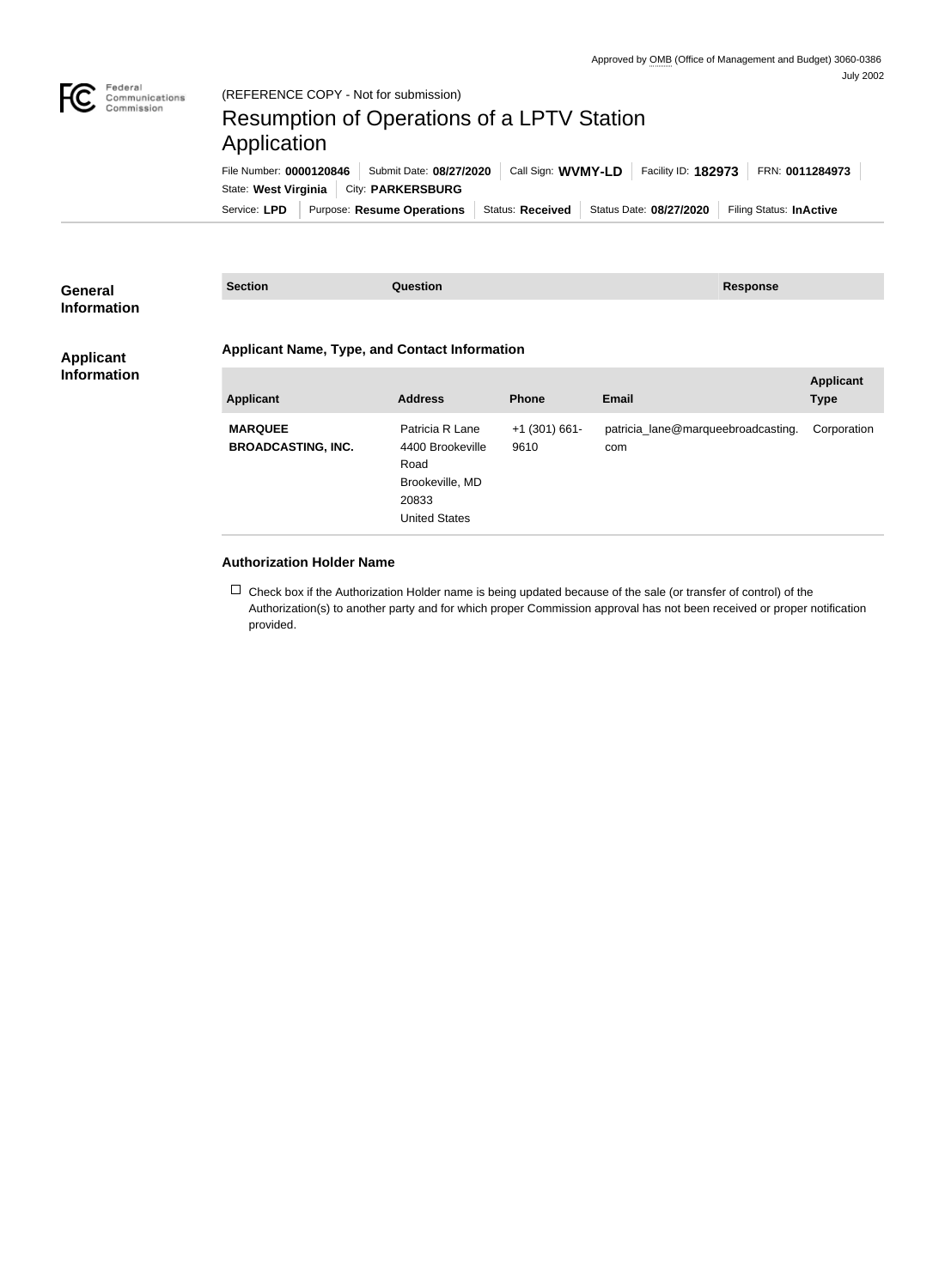| <b>Contact</b><br><b>Representatives</b><br>(2) | <b>Contact Name</b>                                          | <b>Address</b>                                                                         | <b>Phone</b>            | <b>Email</b>               | <b>Contact Type</b>         |
|-------------------------------------------------|--------------------------------------------------------------|----------------------------------------------------------------------------------------|-------------------------|----------------------------|-----------------------------|
|                                                 | <b>Daniel Kirkpatrick</b><br>Fletcher, Heald & Hildreth, PLC | 1300 North 17th<br>Street<br>11th Floor<br>Arlington, VA 22209<br><b>United States</b> | +1 (703) 812-<br>0432   | kirkpatrick@fhhlaw.<br>com | Legal Representative        |
|                                                 | Roy P Stype, III.<br>Carl E. Smith Consulting<br>Engineers   | <b>PO Box 807</b><br>Bath, OH 44210-<br>0807<br><b>United States</b>                   | $+1$ (330) 659-<br>4440 | rstype@aol.com             | Technical<br>Representative |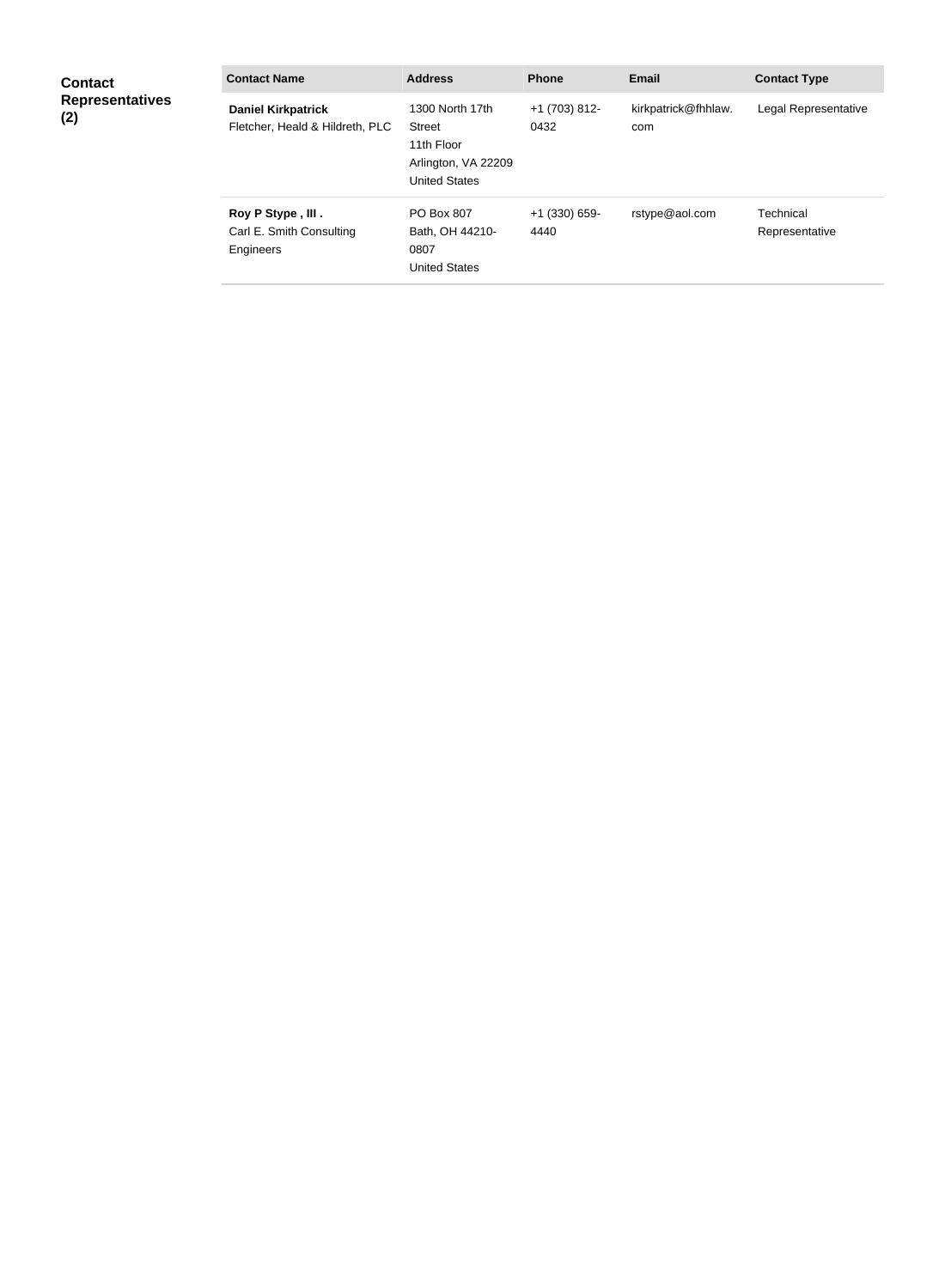| Question                         | <b>Response</b> |
|----------------------------------|-----------------|
| <b>Resuming Power Operations</b> | Full            |
| Date Station Resumed Full Power  | 08/27/2020      |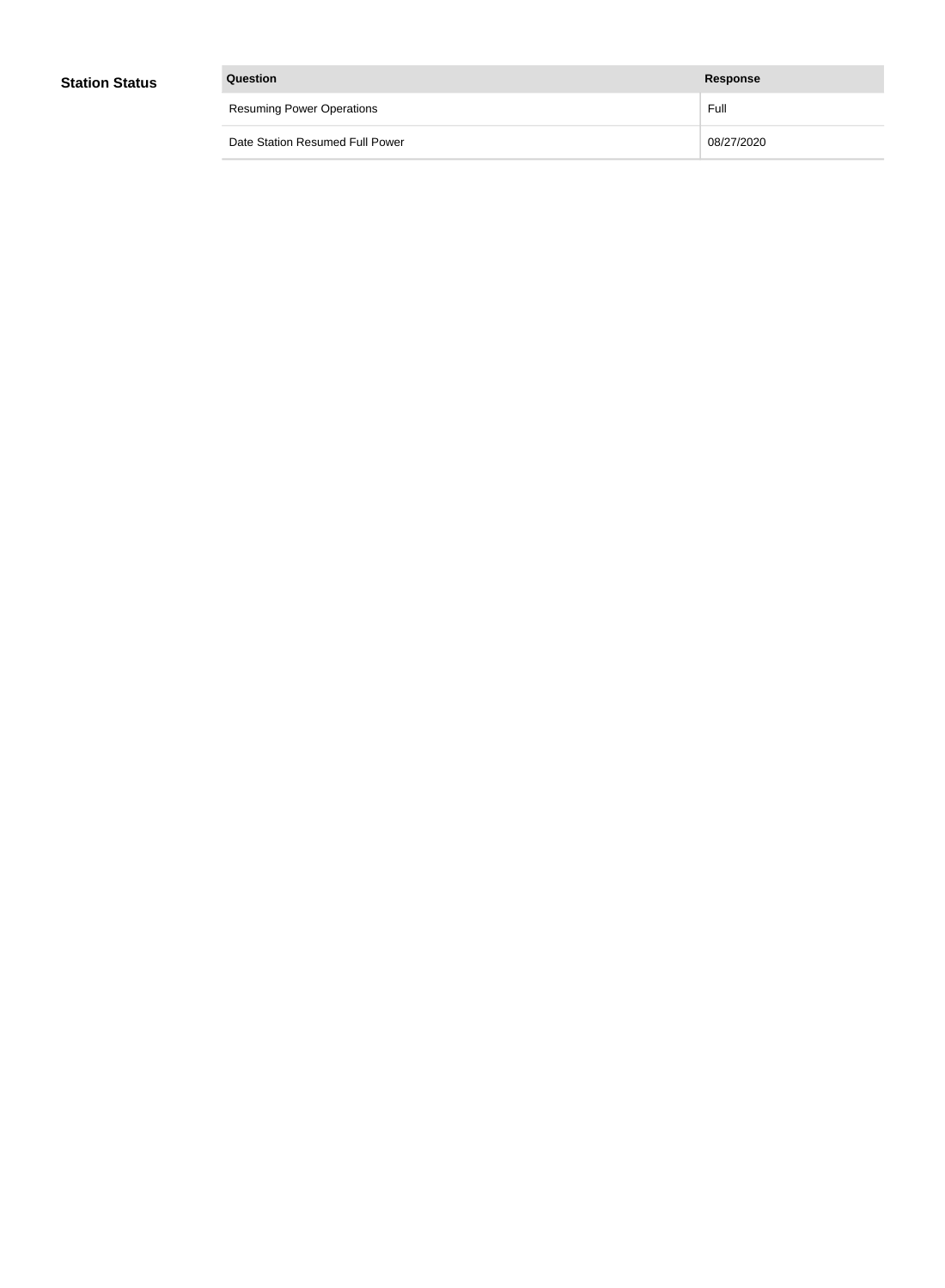| <b>Certification</b> | <b>Section</b>                                    | <b>Question</b>                                                                                                                                                                                                                                                                                                                                                                                                                                                                                                                                                                                                                                                                                                                                                                                                                                           | <b>Response</b>                                   |
|----------------------|---------------------------------------------------|-----------------------------------------------------------------------------------------------------------------------------------------------------------------------------------------------------------------------------------------------------------------------------------------------------------------------------------------------------------------------------------------------------------------------------------------------------------------------------------------------------------------------------------------------------------------------------------------------------------------------------------------------------------------------------------------------------------------------------------------------------------------------------------------------------------------------------------------------------------|---------------------------------------------------|
|                      | <b>General Certification</b><br><b>Statements</b> | The Applicant waives any claim to the use of any particular<br>frequency or of the electromagnetic spectrum as against the<br>regulatory power of the United States because of the<br>previous use of the same, whether by authorization or<br>otherwise, and requests an Authorization in accordance with<br>this application (See Section 304 of the Communications Act<br>of 1934, as amended.).                                                                                                                                                                                                                                                                                                                                                                                                                                                       |                                                   |
|                      |                                                   | The Applicant certifies that neither the Applicant nor any<br>other party to the application is subject to a denial of Federal<br>benefits pursuant to §5301 of the Anti-Drug Abuse Act of<br>1988, 21 U.S.C. §862, because of a conviction for<br>possession or distribution of a controlled substance. This<br>certification does not apply to applications filed in services<br>exempted under §1.2002(c) of the rules, 47 CFR. See §1.<br>2002(b) of the rules, 47 CFR §1.2002(b), for the definition of<br>"party to the application" as used in this certification §1.2002<br>(c). The Applicant certifies that all statements made in this<br>application and in the exhibits, attachments, or documents<br>incorporated by reference are material, are part of this<br>application, and are true, complete, correct, and made in<br>good faith.   |                                                   |
|                      | <b>Authorized Party to Sign</b>                   | <b>FAILURE TO SIGN THIS APPLICATION MAY RESULT IN</b><br>DISMISSAL OF THE APPLICATION AND FORFEITURE<br>OF ANY FEES PAID<br>Upon grant of this application, the Authorization Holder may<br>be subject to certain construction or coverage requirements.<br>Failure to meet the construction or coverage requirements<br>will result in automatic cancellation of the Authorization.<br>Consult appropriate FCC regulations to determine the<br>construction or coverage requirements that apply to the type<br>of Authorization requested in this application.<br>WILLFUL FALSE STATEMENTS MADE ON THIS FORM<br>OR ANY ATTACHMENTS ARE PUNISHABLE BY FINE AND<br>/OR IMPRISONMENT (U.S. Code, Title 18, §1001) AND/OR<br>REVOCATION OF ANY STATION AUTHORIZATION (U.S.<br>Code, Title 47, §312(a)(1)), AND/OR FORFEITURE (U.S.<br>Code, Title 47, §503). |                                                   |
|                      |                                                   | I certify that this application includes all required and<br>relevant attachments.                                                                                                                                                                                                                                                                                                                                                                                                                                                                                                                                                                                                                                                                                                                                                                        | Yes                                               |
|                      |                                                   | I declare, under penalty of perjury, that I am an authorized<br>representative of the above-named applicant for the<br>Authorization(s) specified above.                                                                                                                                                                                                                                                                                                                                                                                                                                                                                                                                                                                                                                                                                                  | <b>Patricia R Lane</b><br>President<br>08/27/2020 |